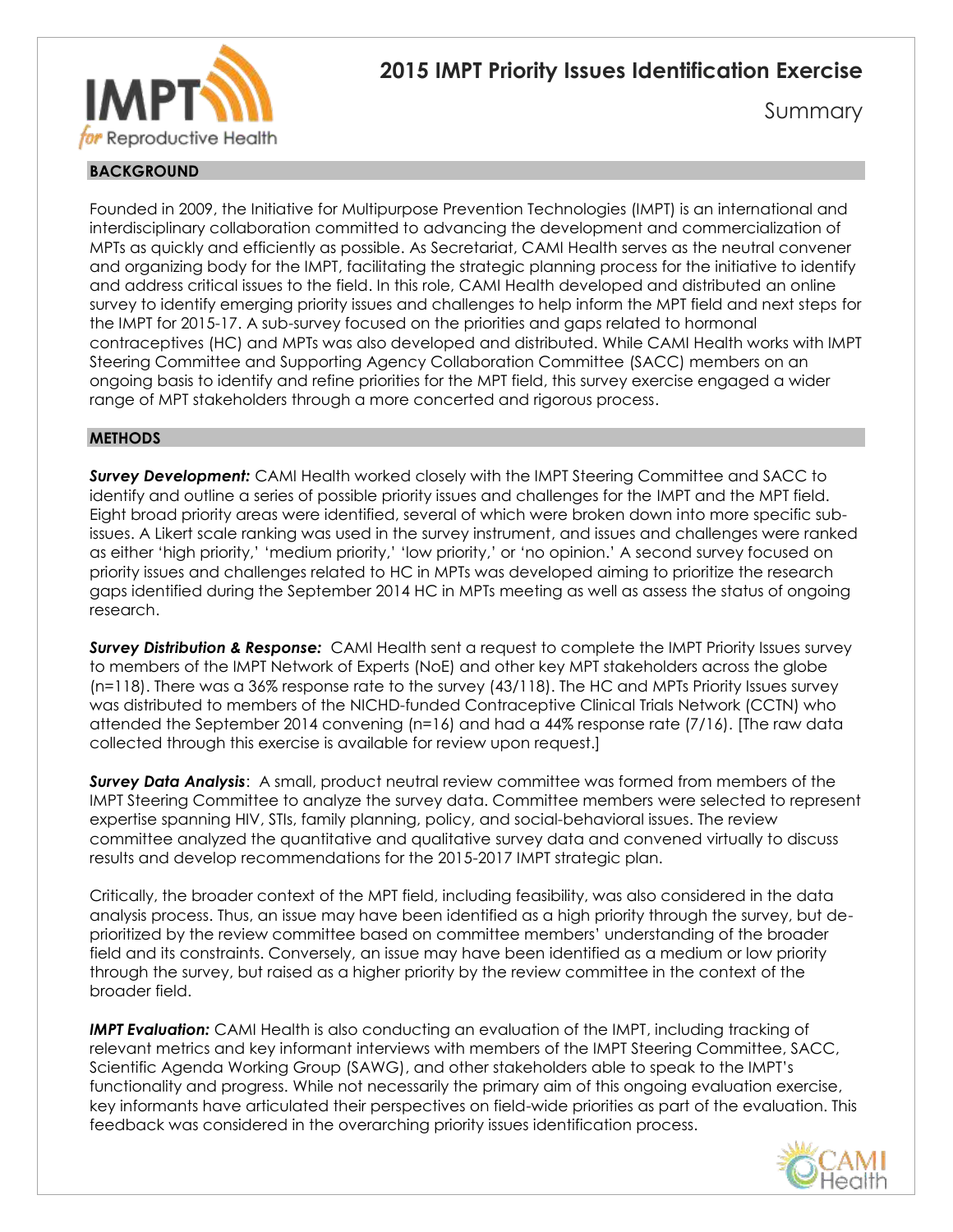### **RESULTS**

Based on the survey data, product neutral review committee discussion, and other input from IMPT Steering Committee and SACC members, five field-wide priority issues to be highlighted by the IMPT in 2015 for further funding, research, and other follow-up action were identified:

### **1) Assess the gaps in social-behavioral knowledge for MPT development and MPT commercialization potential.**

*Description:* Broadly, an understanding and integration of the social-behavioral contexts and commercialization potential of MPTs during the product development process is critical to ensure that MPTs are desirable, deliverable, and accessible to end-users. To this end, the IMPT has developed a theoretical framework on these issues in the context of MPT development and has begun to convene relevant stakeholders to drill down on specific questions and challenges in this arena. Given the challenges related to product adherence in recent microbicide trials such as FACTS 001, work in this domain has been elevated to among the highest priorities for the field.

Critical areas for investigation include efforts to:

- Identify the most relevant MPT user groups (e.g., girls and young women, commercial sex workers, etc.) in priority settings, and define steps for robust assessment of acceptability and commercial feasibility in these groups.
- Assess whether we have adequate data and methods (e.g., placebo acceptability trials, discrete choice experiments, conjoint, demand forecasting, etc.) for collecting user preference data for product design.
- Understand end user/ community-level factors relevant to MPT market demand in populations with highest unmet need for MPTs (e.g., product related side effects, social norms, etc.).

*Rationale for Selection:* 56.4% of survey respondents ranked this as a *High Priority* issue. This priority ranking was supported in the neutral review committee discussion and feedback from several IMPT Steering Committee and SACC members during CAMI Health's evaluation key informant interviews.

*Next steps:* The IMPT will continue to organize and support small, in-person convenings in a variety of settings to better frame social-behavioral and



commercialization contexts for MPT development, including articulating the appropriate research questions and identifying the best ways to answer these questions. This work will feed into the development of a detailed 'menu' of prioritized questions and activities to help guide the research landscape relevant to MPTs.

## **2) Understanding hormonal contraceptive (HC) knowledge gaps in the context of MPT development.**

*Description:* A 2014 IMPT convening of HIV prevention researchers, MPT product developers, and researchers from the CCTN, organized in collaboration with the Bill & Melinda Gates Foundation, NICHD, and USAID, revealed a number of critical knowledge gaps that are critical to consider when combining HC and STI/HIV prevention active ingredients in a single product. These gaps are highlighted in a [summary of this 2014 convening](http://cami-health.org/documents/IMPT-HC-Summary-Report2014-participants.pdf) on the CAMI Health website.

Critical areas for investigation include efforts to:

Determining dosage for HC and MPTs: Topical vs. systemic effects, mechanisms of action, BMI, and determination of appropriate surrogates of safety and efficacy (anovulation, etc.).



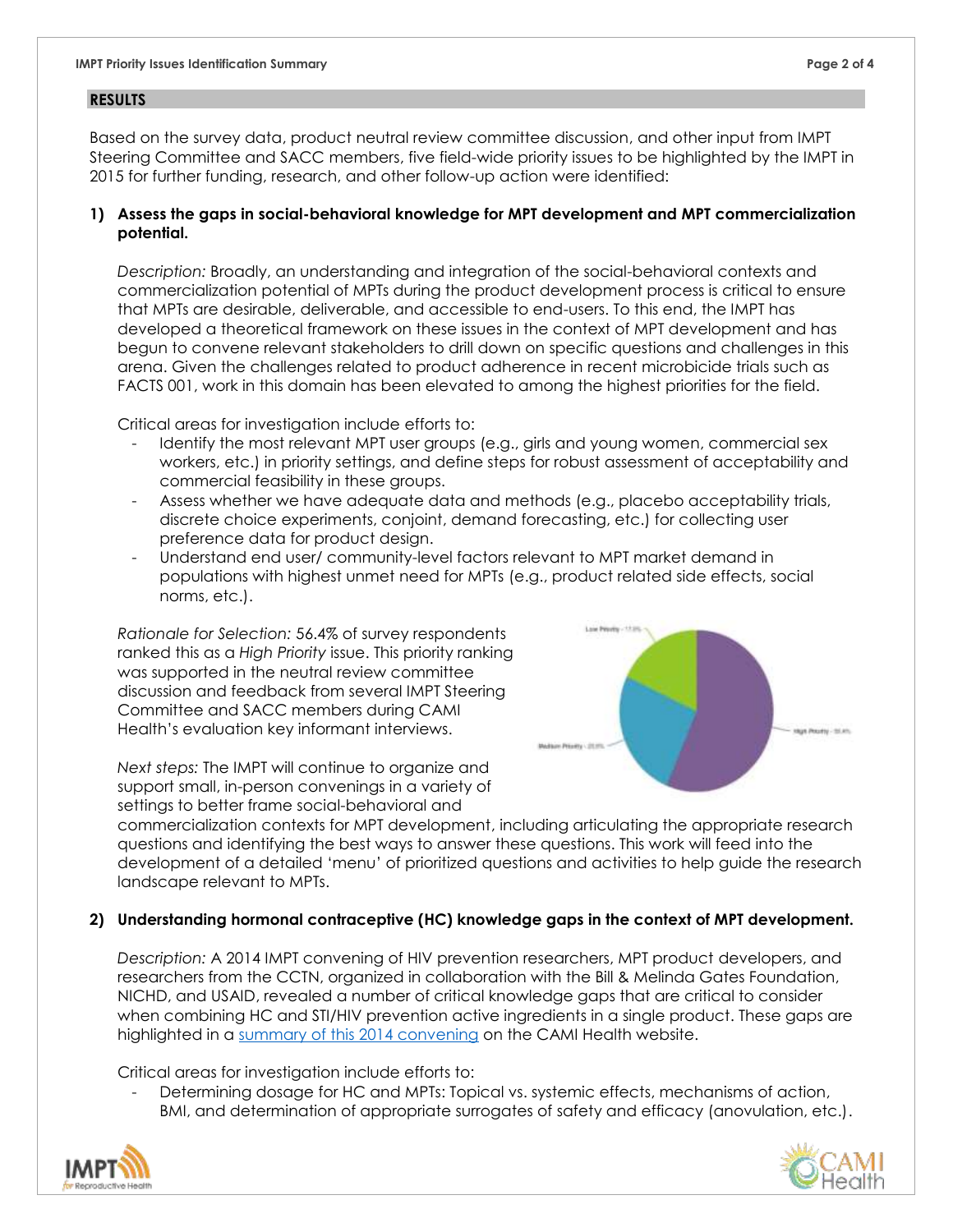- Assess feasibility of dosage form options other than intravaginal rings (IVRs), including ondemand and long-acting formulations for MPTs.
- Assessment of non-HC options for MPTs.
- Understanding the pregnancy/fertility risk of MPTs.

*Rationale for selection:* 52.5% of survey respondents ranked this as a *High Priority* issue. This priority ranking was supported in the neutral review committee discussion and feedback from several IMPT Steering Committee and SACC members during CAMI Health's evaluation key informant interviews.

*Next steps:* A follow-up convening of HIV prevention, CCTN researchers, and product developers was held in May 2015 to drill down on the research agenda for HC in MPTs. A follow-up convening on HC in MPTs will be organized for the fall of 2015.

## **3) Assess challenges and other issues related to MPT clinical trial design.**

*Description:* It is important for MPT funders, product developers, and researchers to understand feasibility and risk around clinical trial design issues to guide investment decisions, particularly in the wake of the challenges experienced during recent microbicide trials.

The IMPT has identified broad topics within clinical trials that warrant further thought and discussion, including efforts to:

- Analyze the following design issues: single trials per indication vs. combined indication per trial; placebo control or superiority/ non inferiority designs; bioequivalence options; and other specific ethical considerations (standard of care, stopping rules, pregnancy, appropriate follow up, etc.).
- Determine next strategies for obtaining PK/PD data and advancing research on drug-drug interactions of ART (NNRTIs, PIs) and HC (LNG, ENG).

*Rationale for Selection:* 54.1% of survey respondents ranked this as a *High Priority* issue. This priority ranking was supported in the neutral review committee discussion and feedback from several IMPT Steering Committee and SACC members during CAMI Health's evaluation key informant interviews.



*Next steps*: The IMPT will organize a technical convening around identified priority MPT clinical trial design topics, planned for autumn of 2015.

### **4) Develop a process for achieving a more robust product development pathway for non-HIV STI MPTs.**

*Description:* While perhaps difficult to tackle given the variability of STI epidemiology worldwide, the IMPT STI Working Group has begun work in this area by tracking compounds for STI indications. Critical gaps include the development of non-ARV MPTs, identification of candidate STI indications through products shelved due to non-efficacious non-STI primary indications, and additional data on STI epidemiology.